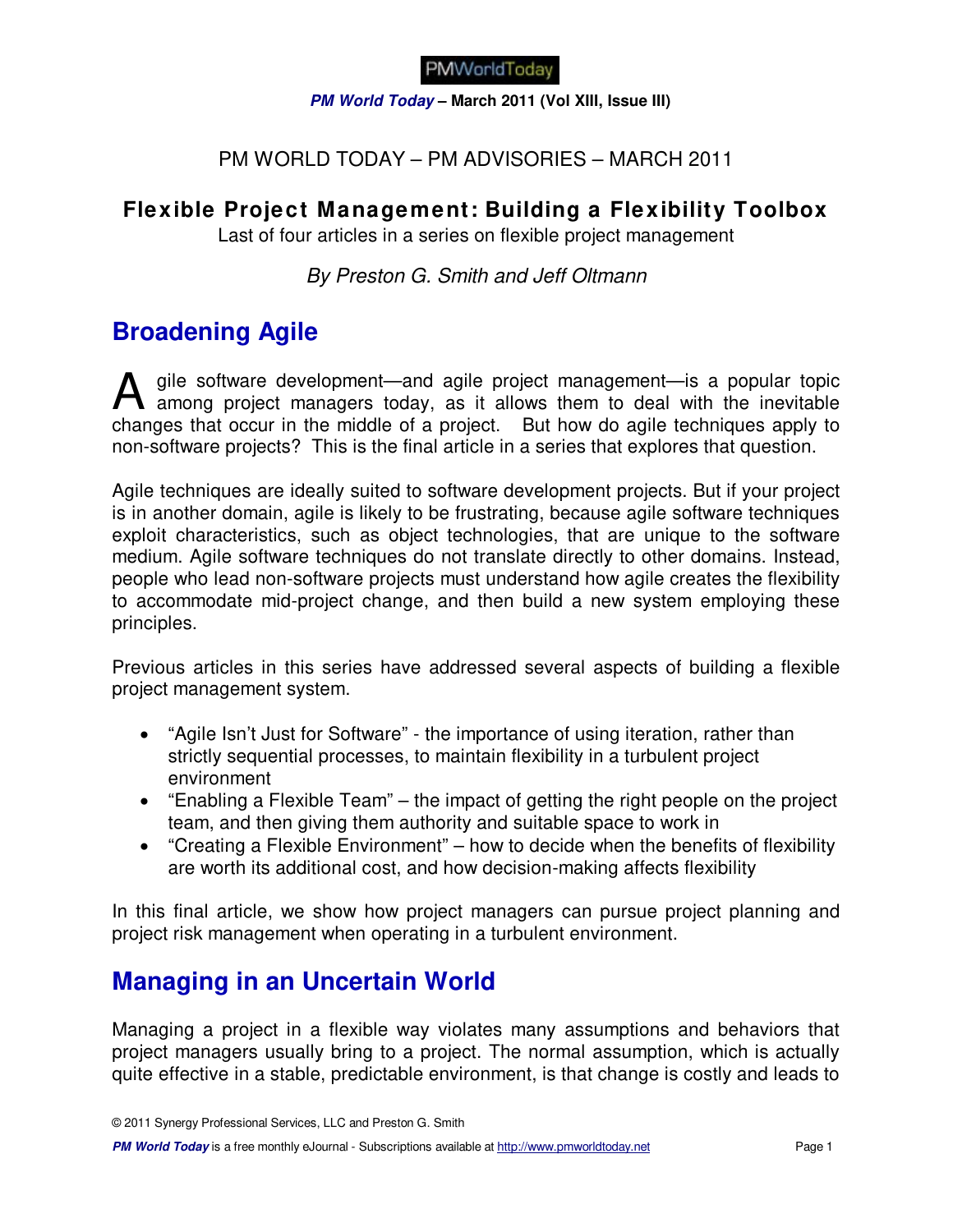#### **PM World Today – March 2011 (Vol XIII, Issue III)**

variations from the plan in project outcomes, so the wisest approach is to nail down everything connected with the project as early as possible and follow that route to project completion. The implied objective is to finish the project as close as possible to the original plan.

Flexible project managers, in contrast, assume that change will happen and organize their projects accordingly.

## **Plan the Project Expecting Change**

Mainstream project management generally follows the premise that thorough planning upfront is the best way to run a project. In fact, in many organizations, a complete, detailed project plan is required even to obtain approval to start the project. There seems to be comfort in having a detailed plan, even if it is fictional; from this, it should come as no surprise that many project managers spend the majority of their time at their desks, updating the plan as events change (we will have more to say about this use of time in the next section). When change is the norm in a project, there are more effective ways to plan; we cover two of them.

The first method is "rolling wave planning," in which only immediate activities are planned in detail, and the rest of the project is planned in much less detail (see Githens, listed below). As the project rolls forward, the detailed planning also rolls forward just ahead of it. Although this seems simple, there are two important things to keep in mind. One is that when you plan work grossly, you tend to underestimate because you miss the time-consuming details. You can compensate for this bias by reviewing some past projects that were planned grossly. Compare the estimated project duration with the project's actual duration to compute a compression factor that you can use to correct time estimates for future projects. The other item to keep in mind is that gross planning and planning "on the fly" run counter to the culture in many organizations that take comfort in detailed plans. You may encounter resistance to this logical technique at many levels. **1**

The second way of planning under heavy change is "loose-tight planning," which is the approach taken in agile software development. Agile projects are typically conducted in short iterations (often called sprints) of one to six weeks, typically two weeks. An iteration is planned just when it starts, and future iterations are left unplanned. During the iteration, the team follows their plan tightly, and the loose period between iterations allows all future work to be completely replanned by working from a list of desired product features that is re-prioritized between iterations. This is a radical application of the idea; Boeing, when developing their 777 airliner, used a more moderate approach, wherein they alternated between loose periods of design and tight periods of stabilization and integration. **2**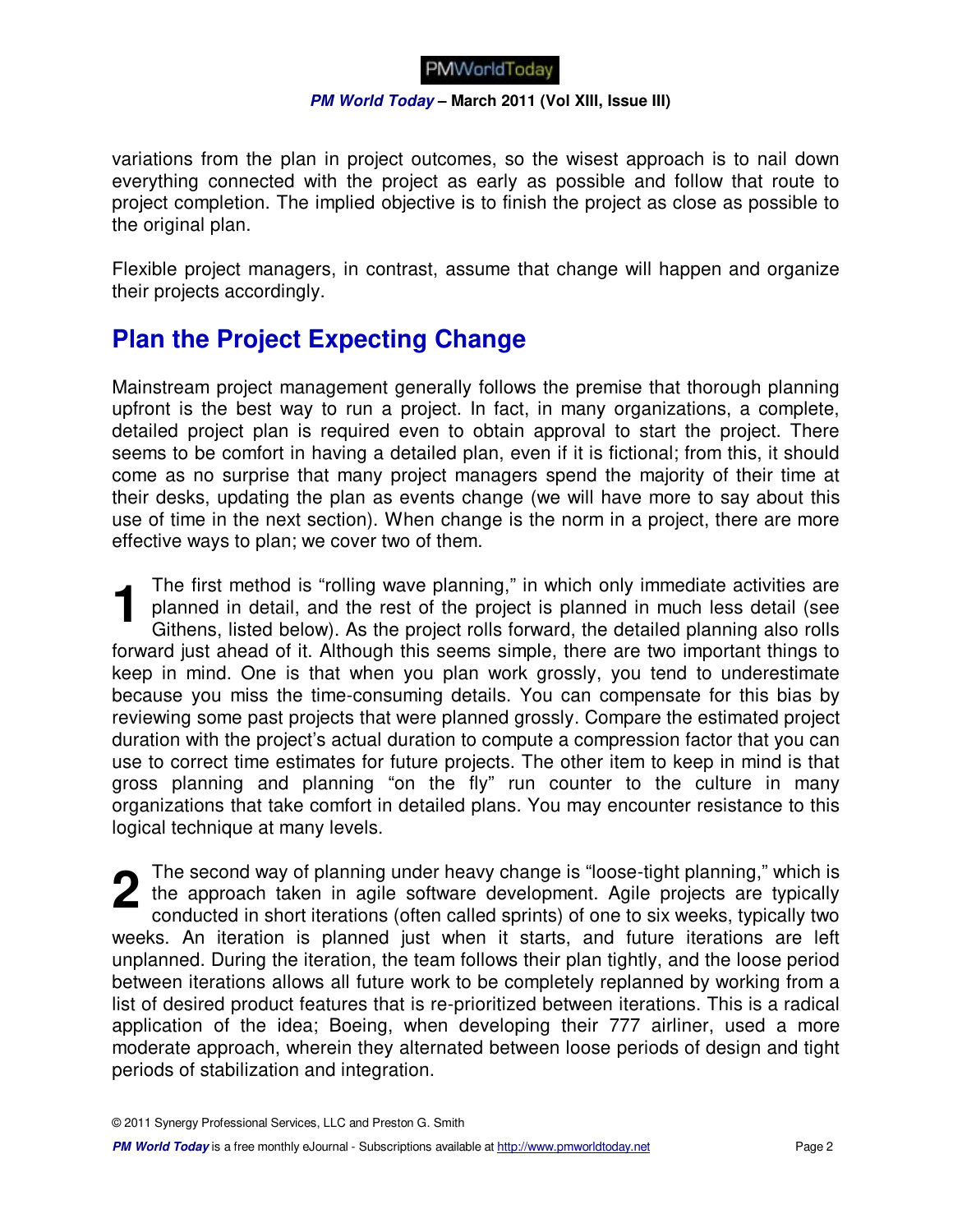

**PM World Today – March 2011 (Vol XIII, Issue III)** 

## **Manage Project Risk Continually**

Nearly all of the many references on project risk management suggest a procedural approach to managing a project's risks: first identify the risks a project faces, analyze and compare them, then prioritize them, take action against the most serious ones, and finally, monitor your progress against your risk resolution plans. This approach is most effective when there is a relatively stable project plan in which you can identify the project's risks. If the project plan is in flux, this procedural risk management approach will miss important risks that emerge during the project. Even a regular rescan for new risks, as good practice encourages, is unlikely to keep up with a fast-changing project.

In a turbulent environment, a procedural approach to risk management must largely shift to an intrinsic one. By intrinsic, we mean that everything you do to manage the project is done to manage its risk. Here are some examples:

- Stay close to customers to manage the risk of requirement changes.
- Create your product's architecture to fence in areas of design changes (see Smith, pp. 57–84)
- Do lots of experimenting, testing, and prototyping throughout to understand what might change and by how much (see Smith, pp. 85–106)
- Staff your team with an eye toward resource shifts
- Keep in touch with suppliers to foresee changes in your supply of components
- Create team communication tools, such as daily stand-up meetings, as an earlywarning system for unforeseen problems

In a turbulent environment, the project manager's whole job is risk management and it helps to be a bit paranoid. Weick and Sutcliffe (see below) explain how this is done by observing people, such as firefighters, who constantly face unexpected situations. At this point, it should be clear that spending time at the computer continually updating the project schedule is the antithesis of this style. On flexible projects, the project manager should be out on the floor continually "taking the pulse" of the project while watching for tomorrow's changes.

This is not to say that there is no place for a procedural approach to risk management. Turbulent projects still have some risks that can be identified well in advance and that will probably persist for much of the project. A procedural approach should be applied to these risks, but the balance must shift mostly toward the intrinsic approach.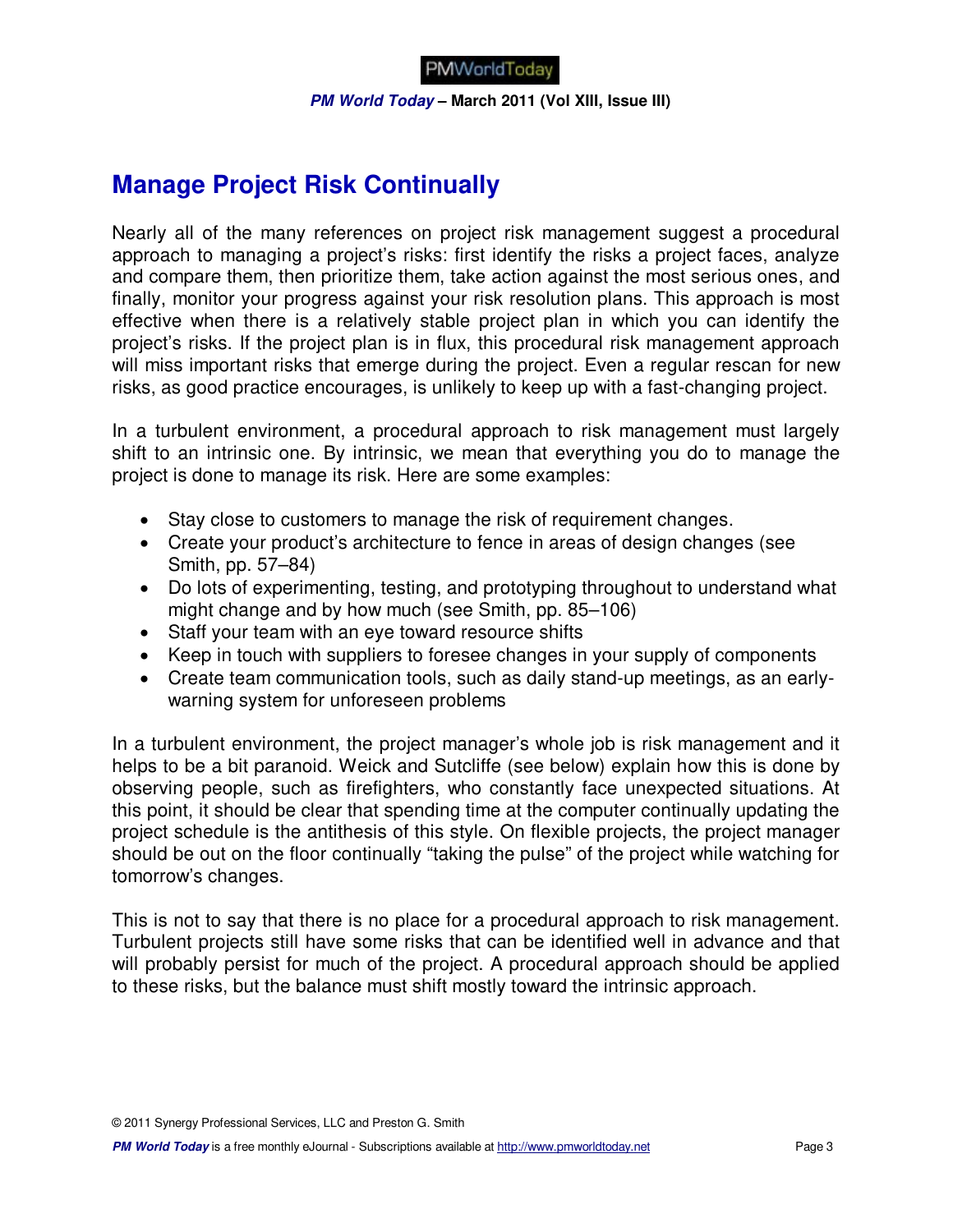**PM World Today – March 2011 (Vol XIII, Issue III)** 

# **Endpoint**

Here are the essential points to remember about building a flexibility toolbox:

- In a chaotic environment, plan the details as you go, but expect resistance from those who expect thorough planning.
- In a project under heavy change, everything the project manager does is done to manage project risk.

Finally, recall five other essential points from the previous three articles in this series:

- 1. Plan to iterate.
- 2. Put people and the team first they are by far the biggest factor in development productivity.
- 3. Apply flexibility selectively, because it has a cost.
- 4. Keep your options open until the last responsible moment.
- 5. Expect product requirements to change.

### **Further Information**

Githens, Gregory. D. (2007). Using a Rolling Wave for Fast and Flexible Development. In Abbie Griffin & Stephen Somermeyer (Eds), The PDMA ToolBook 3 for New Product Development, Hoboken, NJ: Wiley, pp. 397–415.

Smith, Preston G. (2007). Flexible Product Development. San Francisco: Jossey-Bass.

Weick, Karl E., & Sutcliffe Kathleen M. (2001). Managing the Unexpected. San Francisco: Jossey-Bass.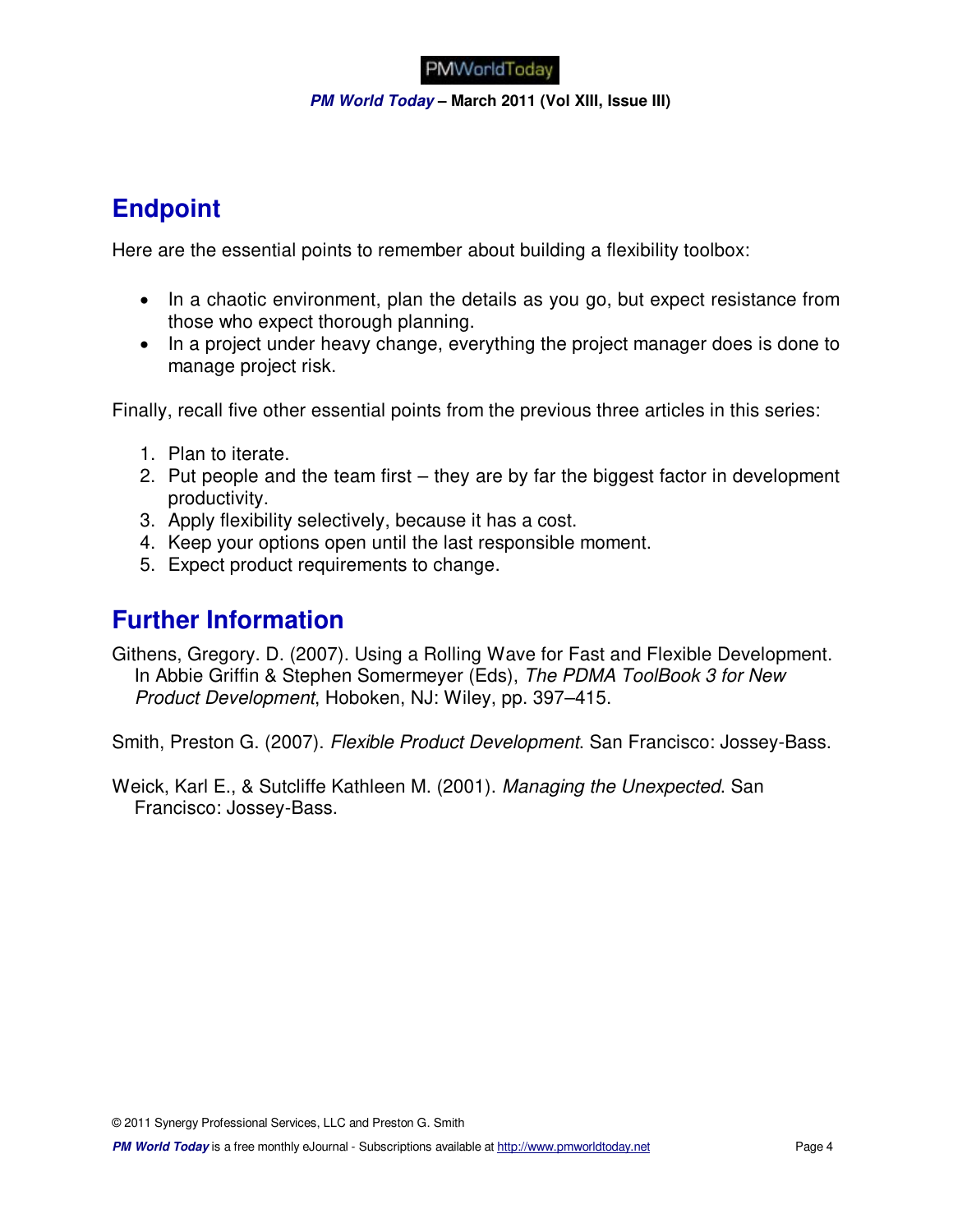

**PM World Today – March 2011 (Vol XIII, Issue III)** 

#### **About the Authors:**



### **Preston G. Sm ith**

Author



Preston is principal consultant at New Product Dynamics in Portland, Oregon (www.NewProductDynamics.com). He has specialized in responsive product development for 25 years and is

coauthor of the time-to-market classic, Developing Products in Half the Time. His book, Proactive Risk Management, won the PMI David I. Cleland Project Management Literature Award for 2003 as the best piece of project management literature published in 2002. More recently, he has combined his involvement in the agile software development community and the rapid prototyping community with other sources to create this material on flexibility and the book, Flexible Product Development. For more on flexibility, see FlexibleDevelopment.com. Preston is a Certified Management Consultant and holds an engineering PhD from Stanford.



### **Jeff Oltm ann, PMP**

Author



**Jeff Oltmann** is principal consultant at Synergy Professional Services, LLC in Portland, Oregon (www.spspro.com). He is also on the graduate faculty

of the Division of Management at Oregon Health and Science University. His specialties include strategy deployment, operational excellence, and project portfolio management. Jeff is a seasoned leader with over 20 years of experience managing successful technology programs. He ran the Program Management Office (PMO) and a \$60M project portfolio for IBM's xSeries development facility in Oregon. Jeff's hands-on program management experience includes program budgets over \$100M and worldwide cross-